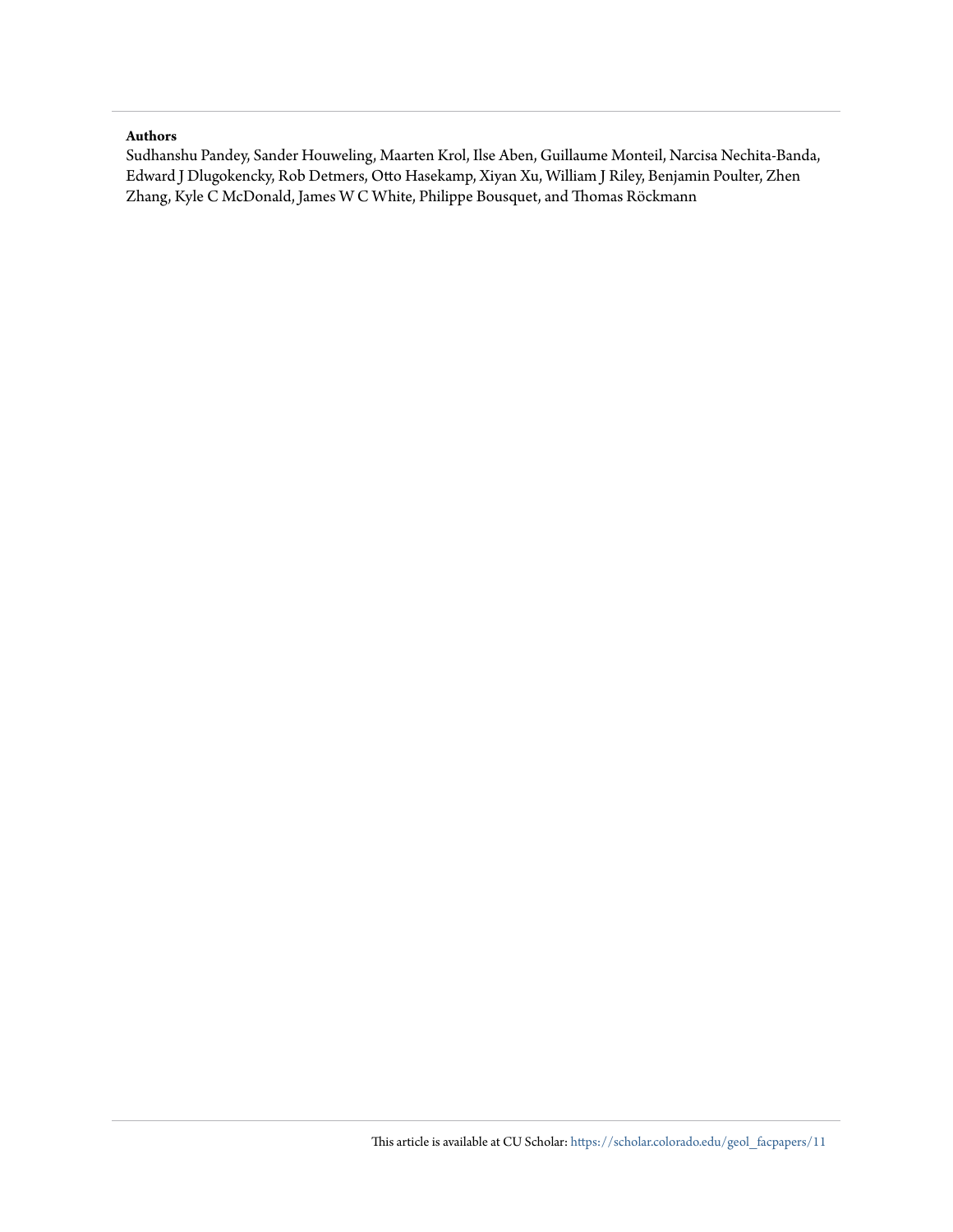# SCIENTIFIC REPERTS

Received: 18 October 2016 accepted: 03 March 2017 Published: 10 April 2017

## **Enhanced methane emissions from OPENtropical wetlands during the 2011 La Niña**

Sudhanshu Pandey<sup>1,2</sup>, Sander Houweling<sup>1,2</sup>, Maarten Krol<sup>1,2,3</sup>, Ilse Aben<sup>2</sup>, Guillaume Monteil<sup>4</sup>, **Narcisa Nechita-Banda<sup>2</sup>, Edward J. Dlugokencky<sup>5</sup>, Rob Detmers<sup>2</sup>, Otto Hasekamp<sup>2</sup>, XiyanXu<sup>6</sup>,<sup>7</sup>, William J. Riley<sup>6</sup>, Benjamin Poulter<sup>8</sup>, ZhenZhang<sup>9</sup>, Kyle C. McDonald<sup>10</sup>, JamesW. C.White<sup>11</sup>, Philippe Bousquet<sup>12</sup> & Thomas Röckmann<sup>1</sup>**

**Year-to-year variations in the atmospheric methane (CH4) growth rate show significant correlation with climatic drivers. The second half of 2010 and the first half of 2011 experienced the strongest La**  Niña since the early 1980s, when global surface networks started monitoring atmospheric CH<sub>4</sub> mole **fractions. We use these surface measurements, retrievals of column-averaged CH4 mole fractions from GOSAT, new wetland inundation estimates, and atmospheric** *δ***<sup>13</sup>C-CH4 measurements to estimate the impact of this strong La Niña on the global atmospheric CH4 budget. By performing atmospheric inversions, we find evidence of an increase in tropical CH<sub>4</sub>** emissions of  $\sim$ 6–9 TgCH<sub>4</sub> yr<sup>-1</sup> during this **event. Stable isotope data suggest that biogenic sources are the cause of this emission increase. We find a simultaneous expansion of wetland area, driven by the excess precipitation over the Tropical continents during the La Niña. Two process-based wetland models predict increases in wetland area consistent with observationally-constrained values, but substantially smaller per-area CH4 emissions, highlighting the need for improvements in such models. Overall, tropical wetland emissions during the strong La Niña were at least by 5% larger than the long-term mean.**

 $CH_4$  is the second most important anthropogenic greenhouse gas after  $CO_2$ , accounting for 20% of direct anthropogenic radiative forcing<sup>1</sup>. CH<sub>4</sub> contributes strongly to anthropogenic climate change, directly through its radiative forcing as well as indirectly through impacts on atmospheric chemistry2 . With a relatively short atmospheric lifetime of ∼9 years, CH<sub>4</sub> is a primary target for global warming mitigation strategies<sup>3</sup>. Over the past decades, the atmospheric CH<sub>4</sub> growth rate has been highly variable<sup>3-7</sup>, including an approximate stabilization from 1999 to 2006 followed by a renewed growth since 20078. Among a range of explanations that were proposed, some studies have suggested that more than 70% of the interannual variations of CH<sub>4</sub> can be explained by wetland CH<sub>4</sub>  $emissions<sup>9,10</sup>$ .

Wetland  $CH_4$  emissions are highly sensitive to soil temperature and moisture<sup>11</sup>. Paleo records and studies of contemporary CH<sub>4</sub> suggest a strong positive feedback of wetlands to global warming through CH<sub>4</sub> emissions<sup>12,13</sup>. Proper quantification of this feedback is important for accurate future climate projections. Therefore, it is crucial to better understand the sensitivity of wetland CH<sub>4</sub> emissions to changes in climatic parameters. The El Niño Southern Oscillation (ENSO) is a major mode of variability of global precipitation and temperature, comprising alternating El Niño and La Niña phases<sup>14</sup>. Hodson *et al.*<sup>15</sup> estimated the influence of precipitation and temperature change, driven by ENSO, on wetland CH<sub>4</sub> emissions using a process-based wetland model. They found that

<sup>1</sup>Institute of Marine and Atmospheric Research Utrecht (IMAU), Utrecht, The Netherlands. <sup>2</sup>SRON Netherlands institute for Space Research, Utrecht, The Netherlands. <sup>3</sup>Department of Meteorology and Air Quality (MAQ), Wageningen University and Research Centre, Wageningen The Netherlands. <sup>4</sup>Department of Physical Geography and Ecosystem Science, Lund University, Lund, Sweden. <sup>5</sup>NOAA Earth System Research Laboratory, Boulder, Colorado, USA. <sup>6</sup>Earth Sciences Division, Lawrence Berkeley National Laboratory, Berkeley, California, USA. <sup>7</sup>CAS Key Laboratory of Regional Climate-Environment for Temperate East Asia, Institute of Atmospheric Physics, Beijing, China. <sup>8</sup>Institute on Ecosystems and Department of Ecology, Montana State University, Bozeman, USA. <sup>9</sup>Swiss Federal Research Institute WSL, Birmensdorf, Switzerland. <sup>10</sup>City College of New York, City University of New York, New York, NY, USA. <sup>11</sup>Institute of Arctic and Alpine Research, Boulder, CO, USA. <sup>12</sup>Laboratoire des Sciences du Climatet de l'Environnement (LSCE), Gif-sur-Yvette, France. Correspondence and requests for materials should be addressed to S.P. (email: [s.pandey@uu.nl\)](mailto:s.pandey@uu.nl)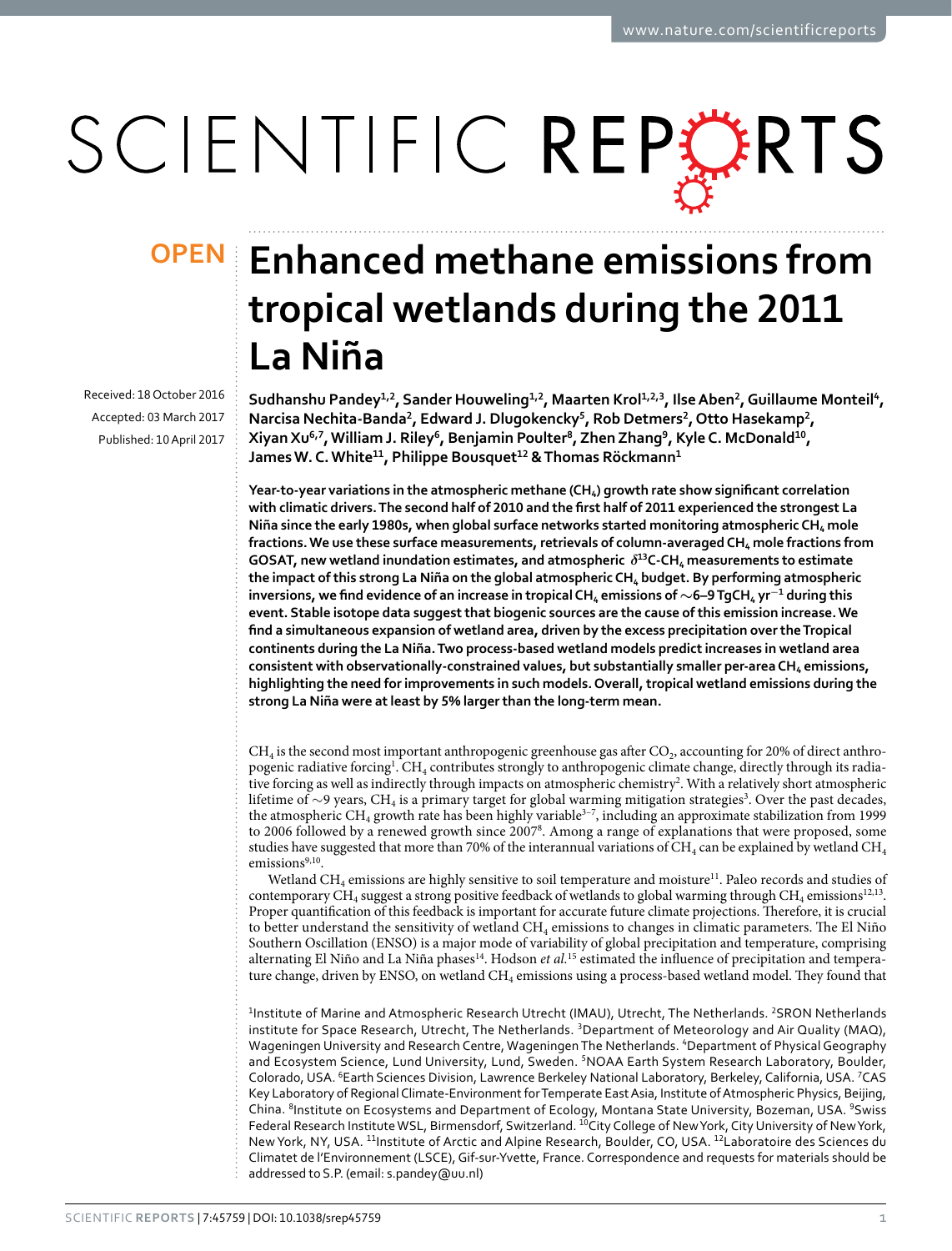

**Figure 1.** (**a**) Multivariate ENSO index (MEI53). The strong La Niña of 2011 (LN11) is shaded in dark green. The preceding El Niño of 2010 (EN10) and succeeding weak La Niña of 2012 (LN12) are shaded in lighter red and green colors, respectively. ( $\mathbf{b}, \mathbf{c}, \mathbf{d}$ ) Detrended and smoothened XCH<sub>4</sub> integrated over the large regions: (**b**) GOSAT FP XCH<sub>4</sub>, (c) TM5-Meteorology XCH<sub>4</sub>—that is, XCH<sub>4</sub> variability due to meteorological changes (TM5 is run with annually repeating emissions). (**d**) GOSAT FP XCH<sub>4</sub> corrected for the influence of meteorology (the difference between b and c). The light shaded regions represent the  $\pm 1\sigma$  uncertainty of the respective time series. NET, SET, TRO, and GLO are abbreviation of Northern Extra Tropics, Southern Extra Tropics, Tropics and Globe, respectively.

a large fraction of CH<sub>4</sub> variability is correlated with ENSO, with higher tropical wetland CH<sub>4</sub> emission during La Niña periods. However, this pattern has not been verified until now by atmospheric CH<sub>4</sub> measurements during a La Niña. Furthermore, La Niña periods have received less attention in studies of the atmospheric CH<sub>4</sub> budget than El Niño, since continued warming likely favors neutral or El Niño conditions<sup>16</sup>.

The La Niño of 2011 (LN11 hereafter) was the strongest since 1980 (see Fig. 1a) and offers the possibility to investigate the response of the atmospheric  $CH_4$  budget to La Niña conditions. In this study, we investigate this response by combining different measurement dataset and model simulations. A brief overview of them is given in the next section.

#### **Method and Data**

Atmospheric CH4 measurements are available during the 2011 La Niña period from ground-based networks (NOAA-ESRL, CSIRO), and space (GOSAT, SCIAMACHY). The Greenhouse Gases Observing Satellite (GOSAT) has been measuring spectra for retrieval of the column average mole fraction of  $CH_4(XCH_4)$  since June 200917. Onboard GOSAT is the Thermal And Near infrared Sensor for carbon Observation-Fourier Transform Spectrometer (TANSO-FTS), from which XCH<sub>4</sub> is obtained with high sensitivity to the lower troposphere, and hence, to surface emissions<sup>18</sup>. We analyze the interannual variability in GOSAT full-physics (FP) XCH<sub>4</sub>, obtained using the RemoteC algorithm<sup>19</sup>, and ground-based CH<sub>4</sub> flask-air measurements. Supplementary Material (SM) Section 9 further explains the FP retrieval method and justifies our choice of FP XCH<sub>4</sub> over  $XCH<sub>4</sub>$  derived from other retrieval algorithms.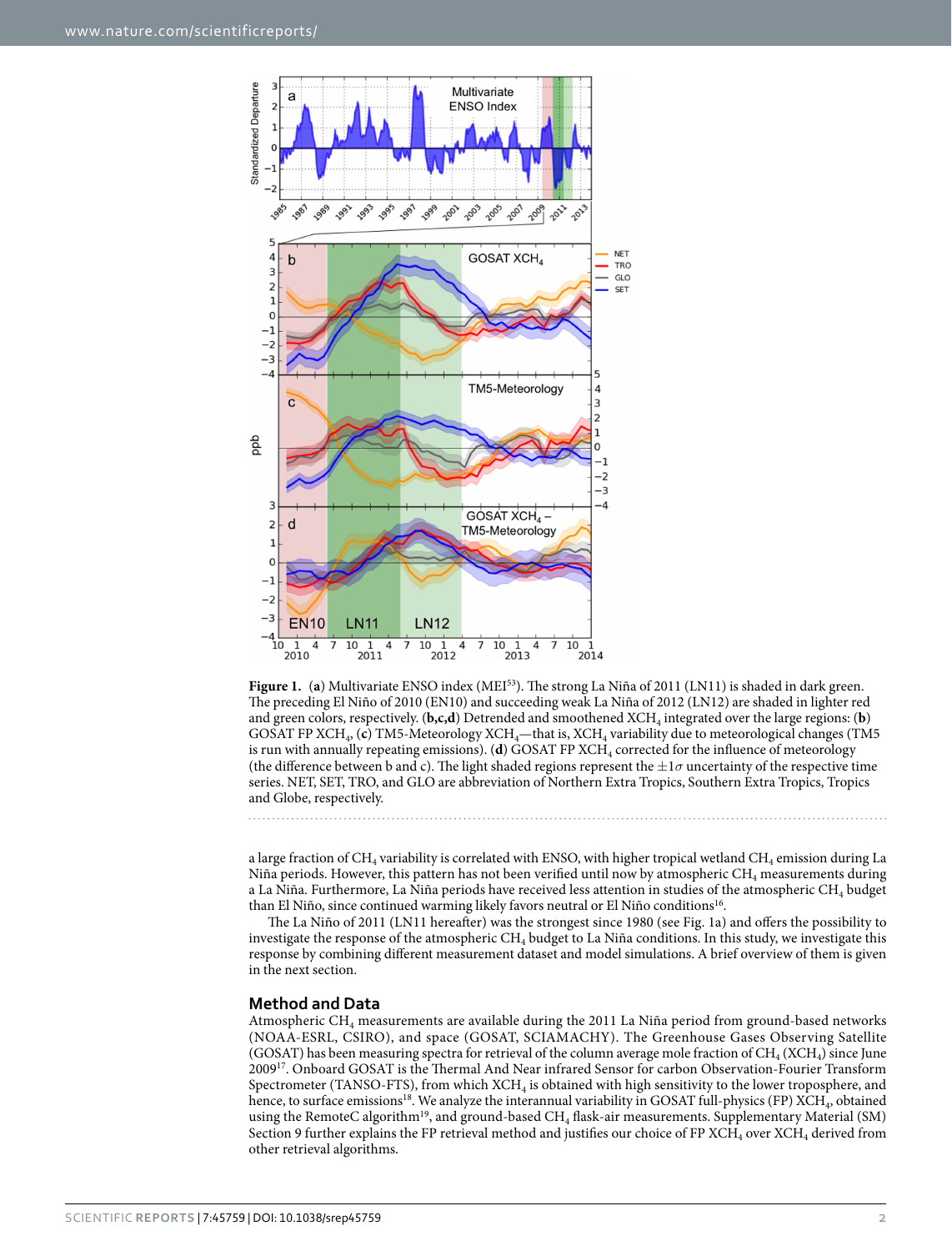



In addition to the surface emissions, changes in atmospheric transport can cause interannual variability in  $CH<sub>4</sub><sup>20</sup>$ . Large-scale transport patterns, including the strength of inter-hemispheric exchange and atmospheric temperature are influenced by ENSO3,21–23. To quantify the contribution of these meteorological parameters, we ran the Tracer Transport Model version 5 (TM5<sup>24</sup>) repeating surface emissions of 2008 for every year in 2009–2015. This simulation is referred to as TM5-Meteorology from hereon (see SM Section 1). To quantify the contribution of the surface emissions to  $XCH_4$  variability, we look at the difference between GOSAT FP  $XCH_4$  and XCH4 sampled from TM5-Meteorology.

Atmospheric inverse modeling systems are well established tools to convert atmospheric CH<sub>4</sub> measurements into surface emissions<sup>25,26</sup>. We use the TM5-4DVAR (TM5-variational data assimilation system<sup>27</sup>) in combination with GOSAT FP XCH<sub>4</sub>, and surface measurements from NOAA-ESRL<sup>3</sup> and CSIRO<sup>28</sup> to optimize surface CH<sub>4</sub> emissions. Note that the inverse model makes use of actual meteorological fields from the ECMWF ERA-interim reanalysis to account for variability in the atmospheric transport of CH4. Earlier studies have established the link between biomass burning CH<sub>4</sub> emissions and ENSO<sup>29</sup>. To exclude the influence of biomass burning, fire related CH4 emissions from the Global Fire Emissions Database version 4s (GFED4s) inventory have been subtracted from the TM5-4DVAR emissions.

The origin of an atmospheric  $CH_4$  anomaly can be identified using  $CH_4$  stable isotope measurements. We look at measurements of 13C/12C in CH4 (expressed in *δ*-notation as *δ*13C-CH4) analyzed by INSTAAR in samples from the NOAA-ESRL (ref. 30, see Fig. 2b). *δ*13C-CH4 of atmospheric CH4 (global average in 2009=−47.14‰) is controlled by the relative contribution from different source types with distinct isotopic signatures. The mean isotopic signatures of the biogenic category is ∼−60‰ (includes wetlands, agriculture, waste), for the thermogenic category it is ∼ −37‰ (includes fossil-fuels) and for pyrogenic category it is ∼ −22‰ (includes biomass burning)<sup>31</sup>. To account for impact of meteorological variability on  $\delta^{13}$ C-CH<sub>4</sub>, a meteorology simulation of  $\delta^{13}$ C-CH<sub>4</sub> was performed using TM5<sup>32</sup>.

To identify factors which might have altered the wetland emissions, we look at the variability in land precipitation and temperature data in CRU-TS version 3.23 (Climatic Research Unit-time series<sup>33</sup>). We also analyze CH<sub>4</sub> emission and surface inundation extent from two process-based wetland models: LPJ-wsl<sup>15,34</sup> and CLM4.5<sup>35,36</sup>. Additionally, we derive an independent estimate of inundation extent from remotely sensed Surface WAter Microwave Product Series (SWAMPs<sup>37</sup>).

The primary sink of CH<sub>4</sub> is the reaction with OH in the troposphere ( $\sim$ 454–617 TgCH<sub>4</sub> yr<sup>−12</sup>), and interannual variations in OH can also contribute to the observed CH4 variability. Tropospheric OH concentrations are influenced by many factors, including temperature, water vapor,  $O_3$ ,  $NO_x$ ,  $CH_4$ ,  $CO$ , and the overhead stratospheric ozone column<sup>38</sup>. The TM5-4DVAR inversions performed in this study make use of OH fields from ref. 39, which vary seasonally, but are the same each year. To investigate possible variations caused by the OH sink, we analyze posterior CH<sub>4</sub> emissions of LMDz-PYVAR-SACS inversion<sup>40-42</sup>. In this inversion, the OH fields were optimized simultaneously using methyl chloroform (MCF) measurements (see SM Section 1.3).

**Data Analysis.** The above mentioned measurements and model outputs have been analyzed by taking their monthly averages and integrating them over three zones over the globe (GLO) : Tropics (TRO: 30°S to 30°N), Northern Extra Tropics (NET: 30°N to 90°N), Southern Extra Tropics (SET: 90°S to 30°S). The time series of these monthly averages have been detrended and smoothened using a 12 month running mean. The resulting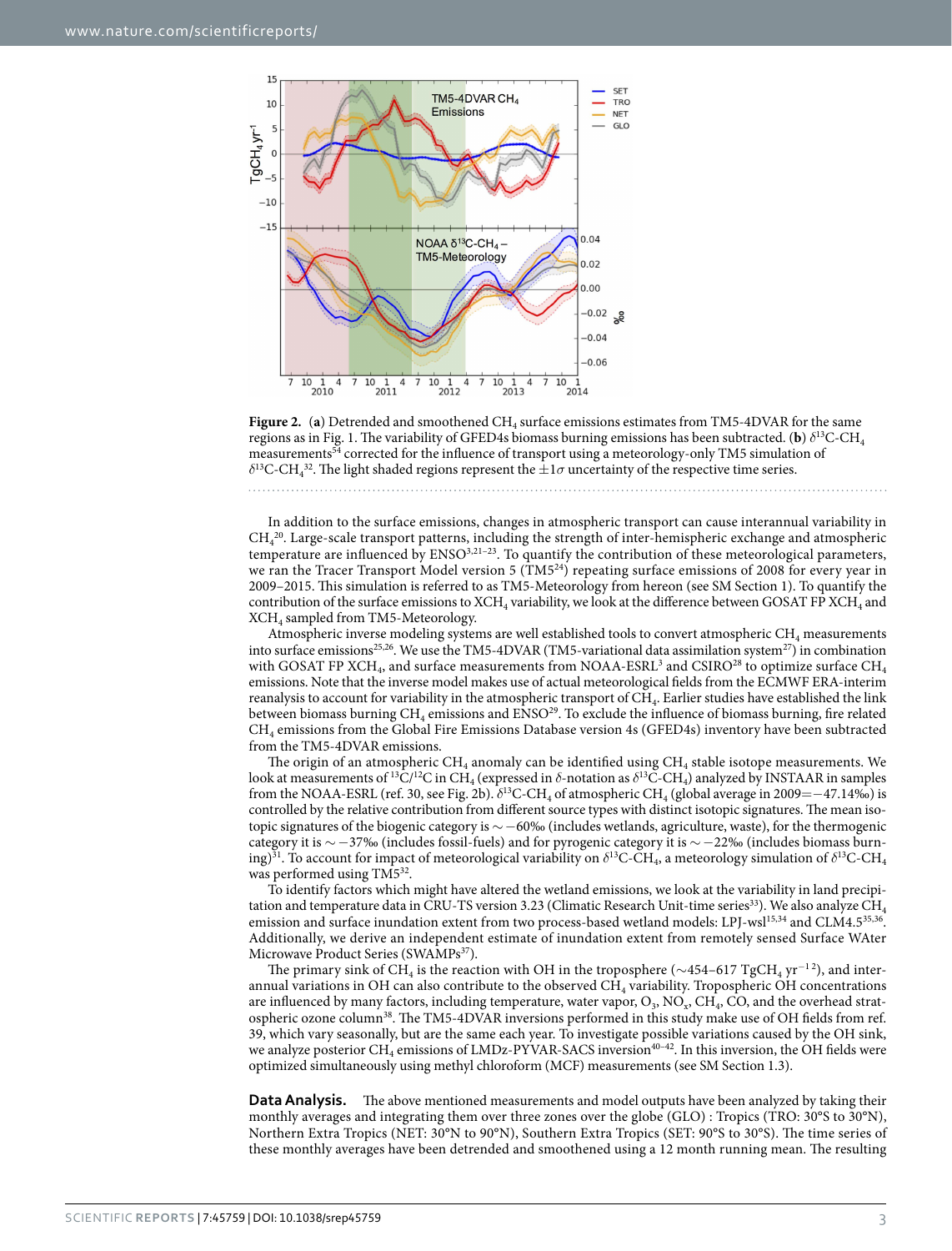|        |             | $\Delta_r^q$          |                          |                           | $\mu_r^q$                  | $\Delta_r^q$                               |
|--------|-------------|-----------------------|--------------------------|---------------------------|----------------------------|--------------------------------------------|
| Region | Phase       | <b>GOSAT</b><br>(ppb) | TM <sub>5</sub><br>(ppb) | <b>GOSAT-TM5</b><br>(ppb) | TM5-4DVAR<br>$(TgCH4yr-1)$ | $\delta^{13}$ C-CH <sub>4</sub><br>$(\%o)$ |
|        | <b>EN10</b> | $-0.85$               | $-1.60$                  | 0.74                      | 4.58                       | $-0.05$                                    |
| NET:   | LA11        | $-2.66$               | $-3.86$                  | 1.20                      | 0.01                       | $-0.03$                                    |
|        | LA12        | 0.31                  | 0.38                     | $-0.08$                   | $-8.91$                    | 0.03                                       |
| TRO:   | <b>EN10</b> | 0.86                  | 0.61                     | 0.24                      | $-5.76$                    | 0.01                                       |
|        | LA11        | 2.42                  | 0.38                     | 2.04                      | 5.94                       | $-0.06$                                    |
|        | LA12        | $-3.57$               | $-3.32$                  | $-0.25$                   | 3.94                       | 0.02                                       |
| SET:   | <b>EN10</b> | 0.55                  | 0.77                     | $-0.23$                   | 0.21                       | $-0.06$                                    |
|        | LA11        | 5.62                  | 3.70                     | 1.92                      | 0.63                       | $-0.01$                                    |
|        | LA12        | $-1.73$               | $-0.78$                  | $-0.94$                   | $-1.14$                    | 0.03                                       |
| GLO:   | <b>EN10</b> | 0.56                  | 1.18                     | $-0.61$                   | $-0.96$                    | $-0.03$                                    |
|        | LA11        | 0.91                  | $-0.50$                  | 1.41                      | 7.58                       | $-0.03$                                    |
|        | LA12        | $-1.59$               | $-1.54$                  | 0.05                      | $-6.11$                    | 0.03                                       |

**Table 1.**  $\Delta^q_r$  (i.e. the sum of the derivative) or  $\mu^q_r$  (i.e. mean) of the times series of quantity *q*, averaged over **region** *r***, as shown in Figs 1 and 2 during different ENSO phases.** Please note that the GOSAT and TM5- 4DVAR time series do not cover the whole EN10 period, as continuous GOSAT measurements are only available since June 2009, and the 12-month smoothing causes data points loss. Only *δ*13C-CH4 values cover the whole EN10.

time series of GOSAT FP XCH<sub>4</sub> from this method is less influenced by systematic errors, which often affect the satellite retrievals<sup>9,43,44</sup>.

Further, based on the Multivariate ENSO index (MEI) we define three periods: 1) La Niña in 2011 as LN11; 2) The preceding El Niño of 2010 as EN10; 3) succeeding weak La Niña of 2012 as LN12 (see Fig. 1a). Time series of measurements and model outputs are analyzed during these periods using the following parameters:

1.  $\Delta_r^q$ : Defined as the change of a quantity *q* in region *r* during an ENSO phase.

2.  $\mu_r^q$ : Defined as the mean of a quantity *q* in region *r* during an ENSO phase.

Table 1 summarizes  $\Delta_r^q$  or  $\mu_r^q$  of time series shown in Figs 1 and 2.

#### **Results and Disscussion**

**GOSAT observations.** Figure 1b shows detrended and smoothened time series of GOSAT FP XCH4. During LN11, SET and TRO have increasing  $XCH_4$  ( $\Delta_{\rm SET}^{XCH_4}$  = 5.6ppb and  $\Delta_{\rm TRO}^{XCH_4}$  = 2.4) contrasted by a decrease in NET (∆<sup>*XCH<sub>4</sub>* = −2.7 ppb). During LN12, the opposite trends are found: XCH<sub>4</sub> gradually reduced in SET and TRO and</sup> increased in NET.

Figure 1c shows the results of TM5-Meteorology simulation. The modeled XCH<sub>4</sub> decreases over NET and increases over SET ( $\Delta_{\text{SET}}^{XCH_4}$  = 3.7 ppb,  $\Delta_{\text{NET}}^{XCH_4}$  = −3.9 ppb). These trends can be attributed to the faster inter-hemispheric exchange during La Niña conditions, which transferred additional CH $_4$  rich air from the Northern Hemisphere to the Southern Hemisphere. Francey *et al.*<sup>21</sup> found the strongest inter-hemispheric transport of CH4 during LN11 since 1990. Previous studies have reported such enhancement in inter-hemispheric transport, and consequent increase in  $\text{CH}_4$  in the Southern Hemisphere, during the La Niña of 2007–2008<sup>3</sup> and 198923. During LN12, the strength of anomalies over both regions weakens as inter-hemispheric exchange returns to its normal strength. Modeled XCH<sub>4</sub> over TRO show less variation during LN11. During LN12, the modeled  $XCH_4(\Delta_{TRO}^{XCH_4} = -3.3 \text{ ppb})$  explains a major fraction of GOSAT  $XCH_4(\Delta_{TRO}^{XCH_4} = -3.6 \text{ ppb})$  variability. It is noteworthy that OH concentrations are not affected in our meteorology simulation as TM5 uses OH fields from Spivakovsky *et al.*39. Eventhough these fields don't vary interannually, temperature variations can still cause variability in the atmospheric  $CH_4$  sink, as the rate constant for reaction with OH is temperature dependent<sup>45</sup>.

Figure 1d shows the GOSAT FP XCH<sub>4</sub> after correction for variations in atmospheric transport using the TM5-Meteorology simulation, and indicates the fraction of CH<sub>4</sub> variability that can be attributed to variability in CH4 sources and sinks. An analogous plot showing surface flask-air measurements is given in the SM section 4 and shows similar patterns. During LN11, the largest transport-corrected  $\Delta^{\text{XCH}_4}_{\text{A}}$  is seen in TRO ( $\Delta^{\text{XCH}_4}_{\text{TRO}} = 2.0$ ppb), pointing to higher CH4 emissions from the tropical continents. As SET does not have large CH4 surface emissions, it is caused most likely by transport from TRO. This means the transport-corrected anomaly of TRO is transferred to SET.

**Emissions and source attribution.** Detrended and smoothened time series of the posterior TM5-4DVAR emissions are shown in Fig. 2a. The CH<sub>4</sub> emissions over TRO show a positive anomaly during LN11  $(\mu_{TRQ_{cusp}}^{emission} = 5.9 \text{ TgCH}_4 \text{ yr}^{-1})$ .  $\mu_{TRQ}^{emission}$  is higher by 11.7 TgCH<sub>4</sub> yr<sup>-1</sup> in LN11 than in the preceding EN10  $(\mu_{TRO}^{emission} = -5.8 \text{ TgCH}_4 \text{ yr}^{-1})$ . This can be due to higher CH<sub>4</sub> emissions from tropical wetlands during the La Niña, as suggested by ref. 15. During LN12, the CH<sub>4</sub> emission enhancement over TRO is weaker ( $\mu_{TRO}^{emission} = 3.9$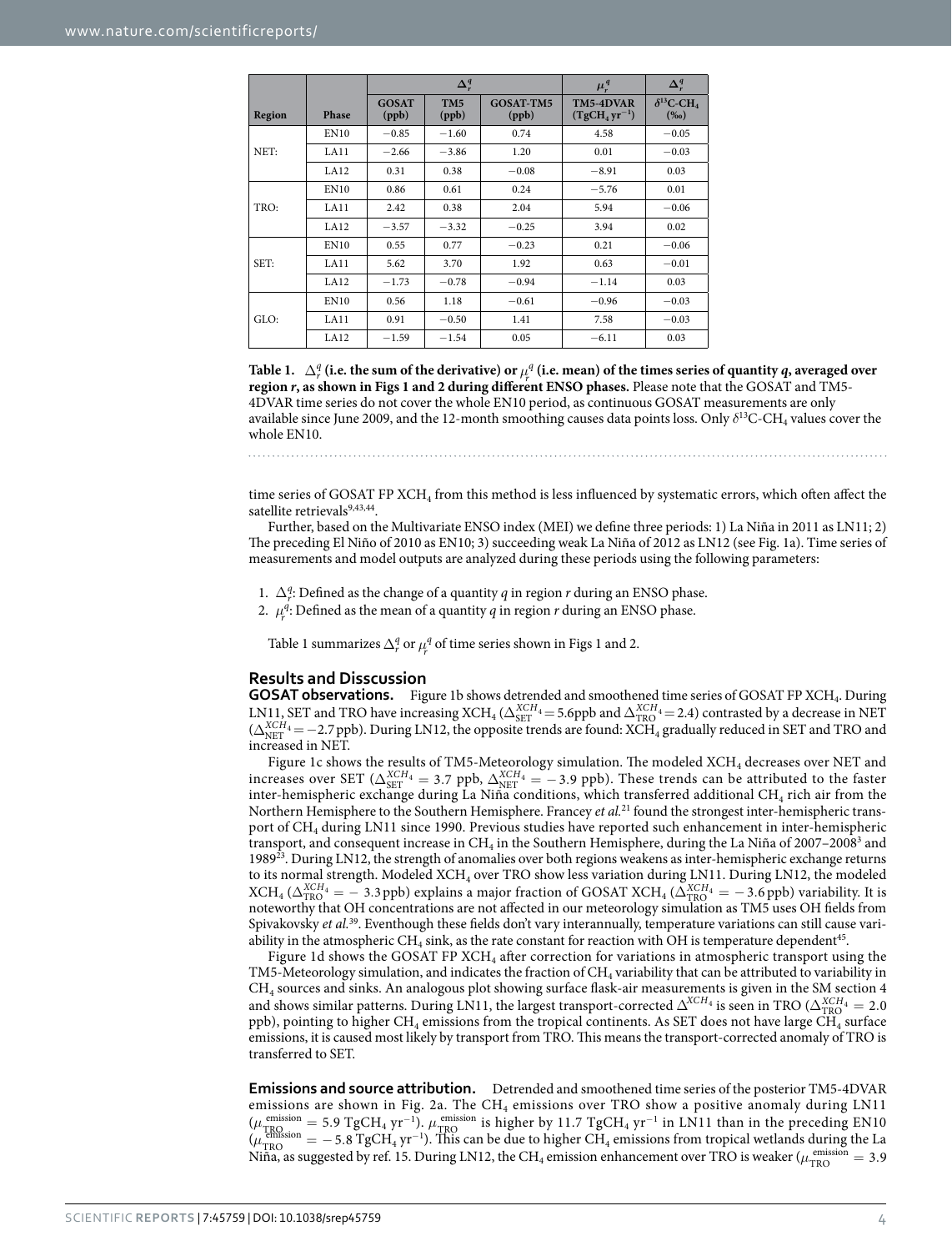

**Figure 3.** (**a,b**) Detrended and smoothened regionally averaged precipitation and temperature measurements over land in CRU-TS version 3.23 (Climatic Research Unit-time series33). (**c**) Anomalies in the total inundated area estimated by SWAMPS<sup>37</sup>.

TgCH<sub>4</sub> yr<sup>−1</sup>). NET has a sharp decrease in CH<sub>4</sub> emissions during LN11 ( $\Delta_{\rm NET}^{\rm emission}$  =  $-$  13 TgCH<sub>4</sub> yr<sup>−1</sup>), which shifts the maximum of the global  $CH_4$  emission anomaly towards the beginning of LN11.

Detrended and smoothened time series of *δ*13C-CH4 is shown in Fig. 2b. During LN11, *δ*13C-CH4 decreased over each region. Over TRO, we observe a decrease of 0.06‰, which is a larger decrease than the GLO *δ*13C-CH4 decrease by 0.03‰. An isotope mass balance calculation shows that if the increase in TRO CH<sub>4</sub> emissions of 11.7 TgCH<sub>4</sub> yr<sup>-1</sup> (change from EN10 with  $\mu_{TRO}^{\text{emission}} = -5.8 \text{ TgCH}_4 \text{ yr}^{-1}$  to LN11 with  $\mu_{TRO}^{\text{emission}} = 5.9 \text{ TgCH}_4 \text{ yr}^{-1}$ ), is attributed to a biogenic source, it would cause a drop in *δ*<sup>13</sup>C-CH<sub>4</sub> of similar magnitude. This indicates that the source of the LN11 CH<sub>4</sub> anomaly in the Tropics is of biogenic origin. The increase of GLO  $\delta^{13}$ C-CH<sub>4</sub> ( $\approx$ 0.03‰) over LN12 can be explained by reduced biogenic emissions ( $\mu_{\text{gLO}}^{\text{emission}}$ (LN12) -  $\mu_{\text{GLO}}^{\text{emission}}$ (LN11) = ∼ −14 TgCH<sub>4</sub> yr<sup>−1</sup>) and increased biomass burning emissions (µ<sub>GLO</sub><sup>GFED4s</sup> (LN12)−µ<sub>GLO</sub><sup>GFED4s</sup> (LN11)= 2.2 TgCH<sub>4</sub> yr<sup>−1</sup>) in comparison to LN11.

Tropical Biomass burning is strongly influenced by  $ENSO<sup>46</sup>$ . Globally, GFED4s biomass burning  $CH<sub>4</sub>$  emissions indicate a decrease of 0.67 TgCH<sub>4</sub> yr<sup>−1</sup> from EN10 to LN11 (see SM Section 5). The effect of this change on the isotopic composition is only −0.003‰, thus much smaller than the observed trend. According to GFED4s, CH4 emissions from biomass burning over TRO during LN11 are close to average over the whole period ( $\mu_{\text{TRO}}^{\text{GFED4s}} = -0.23 \text{ TgCH}_4 \text{ yr}^{-1}$ ). In LN12, these emissions were higher in NET and TRO ( $\mu_{\text{TRO}}^{\text{GFED4s}} = 1.09 \text{ TgCH}_4$ ). This increase may be explained by higher fuel availability due to enhanced  $GFED4s=-0.23$  TgCH<sub>4</sub> yr<sup>-1</sup>). In LN12, these emissions were higher in NET and TRO ( $\mu_{TRO}^{\text{GFED4s}}$  = 1.09 TgCH<sub>4</sub> biomass growth during the preceding LN11. Ref. 47 suggested a similar impact of Australian biomass burning on  $CO<sub>2</sub>$  emissions.

Figure 3a and b show monthly anomalies recorded in climate parameters. A significant redistribution of heat and precipitation is seen during the different phases of ENSO.  $\mu_{\text{TRO}}^{\text{precipitation}}$  was  $-1.72$ , 4.90, and 0.64 mm during EN10, LN11, and LN12, respectively. During LN11 the precipitation anomaly in TRO (and in GLO) was the highest since the onset of the 21st century (see SM Figure 10). Regions like Australia had six consecutive seasons of increased rainfall over the La Niña of 2011 and 201248. Higher temperatures were observed in NET during LN11 ( $\mu_{\text{NEFT}}^{\text{temperature}}$  = 0.18 °C), favoring increased biomass burning, for example, near Moscow during the summer of 2010<sup>49,50</sup>. Mean temperatures during LN11 ( $\mu_{\text{TRO}}^{\text{temperature}} = -0.05 \text{ °C}$ ) were in between those during EN10  $(\mu_{\rm TRO}$ temperature =  $0.15 \text{ °C}$ ) and LN12 ( $\mu_{\text{ TRO}}^{\text{ temperature}}$  =  $-0.22 \text{ °C}$ ).

An increase in total inundated area is observed in the remotely sensed SWAMPS data (see Fig. 3c). The total inundated area estimated by the wetland models LPJ-wsl and CLM4.5 also show a similar increase. However, these wetland models estimate a relatively weaker enhancement in CH<sub>4</sub> emissions with  $\mu_{\text{TRO}}^{\text{emission}} = 1.54 \text{ TgCH}_4$  $yr^{-1}$  for LPJ-wsl and  $\mu_{TRQ}^{emission} = 2.38$  TgCH<sub>4</sub> yr<sup>-1</sup> for CLM4.5 during LN11 (see SM Section 8).

To further investigate the relation between inversion-estimated CH4 emissions and potential climatic drivers, we examine their correlation coefficients (R) [see SM Figure 11].  $CH_4$  emission anomalies (as shown in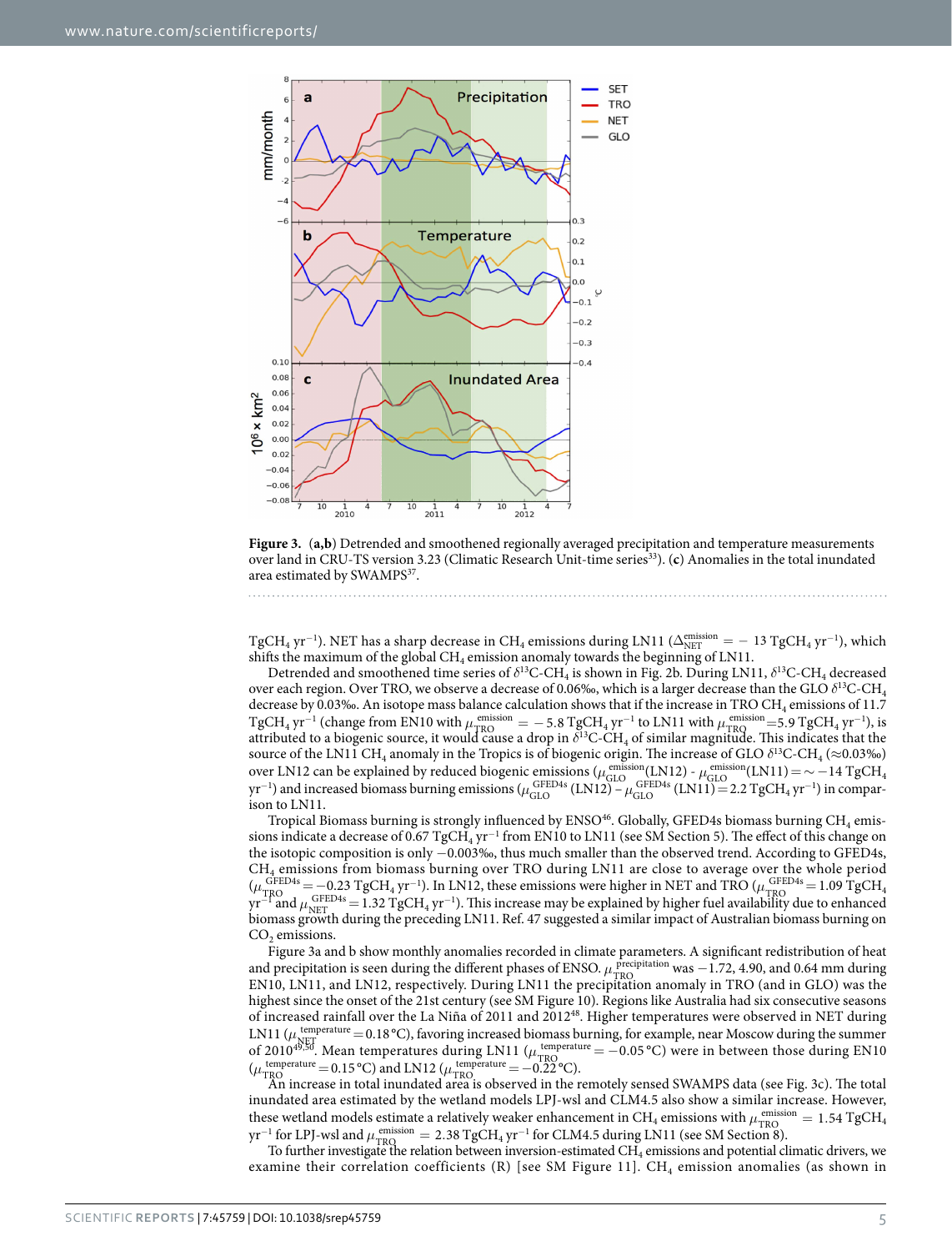Fig. 2a) correlate stronger with precipitation anomalies than with temperature anomalies (as shown in Fig. 3) in both NET  $R_{\text{precipitation,emission}} = 0.86$ ,  $R_{\text{temperature,emission}} = -0.52$ ) and TRO ( $R_{\text{precipitation,emission}} = 0.85$ ,  $R_{temperature, emission} = -0.62$ ). This points to precipitation as the more important driver of the  $CH_4$  anomaly in TRO during LN11, supported further by the correlation with inundated area ( $R_{\text{inundation,emission}} = 0.67$ ). This is consistent with the findings of Bloom *et al.*<sup>51</sup>, who show that precipitation plays a more dominant role than temperature in determining anomalous  $CH<sub>4</sub>$  variability in the Tropics.

To investigate possible variations caused by the OH sink, we analyzed optimized CH<sub>4</sub> emissions from a LMDz-PYVAR-SACS inversion, in which OH fields were also optimized. During LN11, the results of this inversion suggest *μ*<sup>emission</sup> of 9.1 TgCH<sub>4</sub> yr<sup>-1</sup>, compared to TM5-4DVAR  $\mu_{\text{TRQ}}^{\text{emission}}$  of ∼6 TgCH<sub>4</sub> yr<sup>-1</sup> (see SM Section 6). The differences in interannual variations of the emission estimates of the two inversions are mainly caused by their different treatment of OH sink. Assuming that the MCF-optimized OH sink of LMDz-PYVAR-SACS is more accurate than TM5, the sink was stronger than normal during LN11 by  $\sim$ 3 TgCH<sub>4</sub> yr<sup>−1</sup>. This is consistent with the hypothesis of an increased CH<sub>4</sub> sink during La Niña and a weaker sink during El Niño<sup>52</sup>.

#### **Conclusion**

Our inversion results, supported by *δ*13C-CH4 measurements, provide strong evidence of enhanced tropical biogenic CH<sub>4</sub> emissions by ∼6–9 TgCH<sub>4</sub> yr<sup>−1</sup>, during the La Niña of 2011. Wetlands were the likely cause of this anomaly as a simultaneous increase in total inundated area is shown by remote sensing observations and hydrological models. The increase in inundated area was in response to La Niña induced increase in precipitation. 2011 experienced the strongest La Niña event in the past 4 decades as well as since the onset of modern atmospheric  $CH_4$  measurements. It is noteworthy that during this La Niña the increase in global  $CH_4$  mole fractions were not as pronounced due to a simultaneous decrease in the CH<sub>4</sub> emissions in the Northern Extra Tropics. Our analysis presents the first evidence of the large-scale response of wetland CH4 emissions to ENSO variability using satellite retrievals.

#### **Data Availability**

We use Level 2 SRFP XCH4 v2.3.7 GOSAT XCH4 retrievals that are publicly available from ESA's Climate Change Initiative website ([www.esa-ghg-cci.org/\)](http://www.esa-ghg-cci.org/). NOAA CH4 and INSTAAR δ13C-CH4 measurements are freely available from NOAA's public ftp server (<ftp://aftp.cmdl.noaa.gov/data>). CSIRO CH4 measurements can be downloaded from the WDCGG (World Data Centre for Green-house Gases) website. GFED4s CH4 emissions can be downloaded from [http://daac.ornl.gov.](http://daac.ornl.gov) CRU TS3.23). Precipitation and temperature data are held at British Atmospheric Data Centre, RAL, UK (<http://badc.nerc.ac.uk/data/cru/>). SWAMP wetlands fraction data can be downloaded from<http://wetlands.jpl.nasa.gov> after a short registration. CLM4.5 and LPJ-wsl CH4 emissions and wetlands fractions can be obtained by contacting William J. Riley and B. Poulter, respectively.

#### **References**

- 1. Myhre, G. *et al.* Anthropogenic and Natural Radiative Forcing. In Stocker, T. F. D., Qin, G.-K., Plattner, M., Tignor, S. K., Allen, J., Boschung, A., Nauels, Y., Xia, V. B. & (eds)]., P. M. (eds) *Climate Change 2013: The Physical Science Basis. Contribution of Working Group I to the Fifth Assessment Report of the Intergovernmental Panel on Climate Change*, 659–740 (Cambridge University Press, Cambridge, United Kingdom and New York, NY, USA, 2013).
- 2. Kirschke, S. *et al.* Three decades of global methane sources and sinks. *Nature Geoscience* **6,** 813–823 (2013).
- 3. Dlugokencky, E. J. *et al.* Observational constraints on recent increases in the atmospheric CH4 burden. *Geophysical Research Letters* **36,** L18803 (2009).
- 4. Heimann, M. Atmospheric science: Enigma of the recent methane budget. *Nature* **476,** 157–158 (2011).
- 5. Kai, F. M., Tyler, S. C., Randerson, J. T. & Blake, D. R. Reduced methane growth rate explained by decreased Northern Hemisphere microbial sources. *Nature* **476,** 194–7 (2011).
- 6. Aydin, M. *et al.* Recent decreases in fossil-fuel emissions of ethane and methane derived from firn air. *Nature* **476,** 198–201 (2011). 7. Ferretti, D. F. *et al.* Unexpected changes to the global methane budget over the past 2000 years. *Science* (*New York, N.Y.*) **309,** 1714–7
- (2005).
- 8. Nisbet, E., Dlugokencky, E. J. & Bousquet, P. Methane on the Rise–Again. *Science* **343,** 493–495 (2014).
- 9. Bousquet, P. *et al.* Contribution of anthropogenic and natural sources to atmospheric methane variability. *Nature* **443,** 439–43 (2006).
- 10. Chen, Y. H. & Prinn, R. G. Estimation of atmospheric methane emissions between 1996 and 2001 using a three-dimensional global chemical transport model. *Journal of Geophysical Research Atmospheres* **111,** 1–25 (2006).
- 11. Christensen, T. R. Factors controlling large scale variations in methane emissions from wetlands. *Geophysical Research Letters* **30,** 10–13 (2003).
- 12. Nisbet, E. G. & Chappellaz, J. Shifting Gear, Quickly. *Science* **324,** 477–478 (2009).
- 13. Petrenko, V. V. *et al.* 14CH4 Measurements in Greenland Ice: Investigating Last Glacial Termination CH4 Sources. *Science* **324,** 506–508 (2009).
- 14. Walker, G. & Bliss, E. World weather V. *Memoirs of the Royal Meteorological Society* **4,** 53–84 (1932).
- 15. Hodson, E. L., Poulter, B., Zimmermann, N. E., Prigent, C. & Kaplan, J. O. The El Niño-Southern Oscillation and wetland methane interannual variability. *Geophysical Research Letters* **38,** 3–6 (2011).
- 16. Cai, W. *et al.* Increasing frequency of extreme El Niño events due to greenhouse warming. *Nature Climate Change* **5,** 1–6 (2014).
- 17. Yokota, T. *et al.* Global Concentrations of CO2 and CH4 Retrieved from GOSAT: First Preliminary Results. *SOLA* **5,** 160–163 (2009). 18. Kuze, A., Suto, H., Nakajima, M. & Hamazaki, T. Thermal and near infrared sensor for carbon observation Fourier-transform spectrometer on the Greenhouse Gases Observing Satellite for greenhouse gases monitoring. *Applied optics* **48,** 6716–33 (2009).
- 19. Butz, A., Hasekamp, O. P., Frankenberg, C., Vidot, J. & Aben, I. CH<sub>4</sub> retrievals from space-based solar backscatter measurements: Performance evaluation against simulated aerosol and cirrus loaded scenes. *Journal of Geophysical Research* **115,** D24302 (2010).
- 20. Warwick, N., Bekki, S., Kaw, K., Nisbet, E. & Pyle, J. The impact of meteorology on the interannual growth rate of atmospheric methane. *Geophysical Research Letters* **29,** 1947 (2002).
- 21. Francey, R. J. & Frederiksen, J. S. The 2009–2010 step in atmospheric CO2 interhemispheric difference. *Biogeosciences* **13,** 873–885  $(2016)$
- 22. Prinn, R. *et al.* Global average concentration and trend for hydroxyl radicals deduced from ALE/GAGE trichloroethane (methyl chloroform) data for 1978-1990. *Journal of Geophysical Research* **97,** 2445–2461 (1992).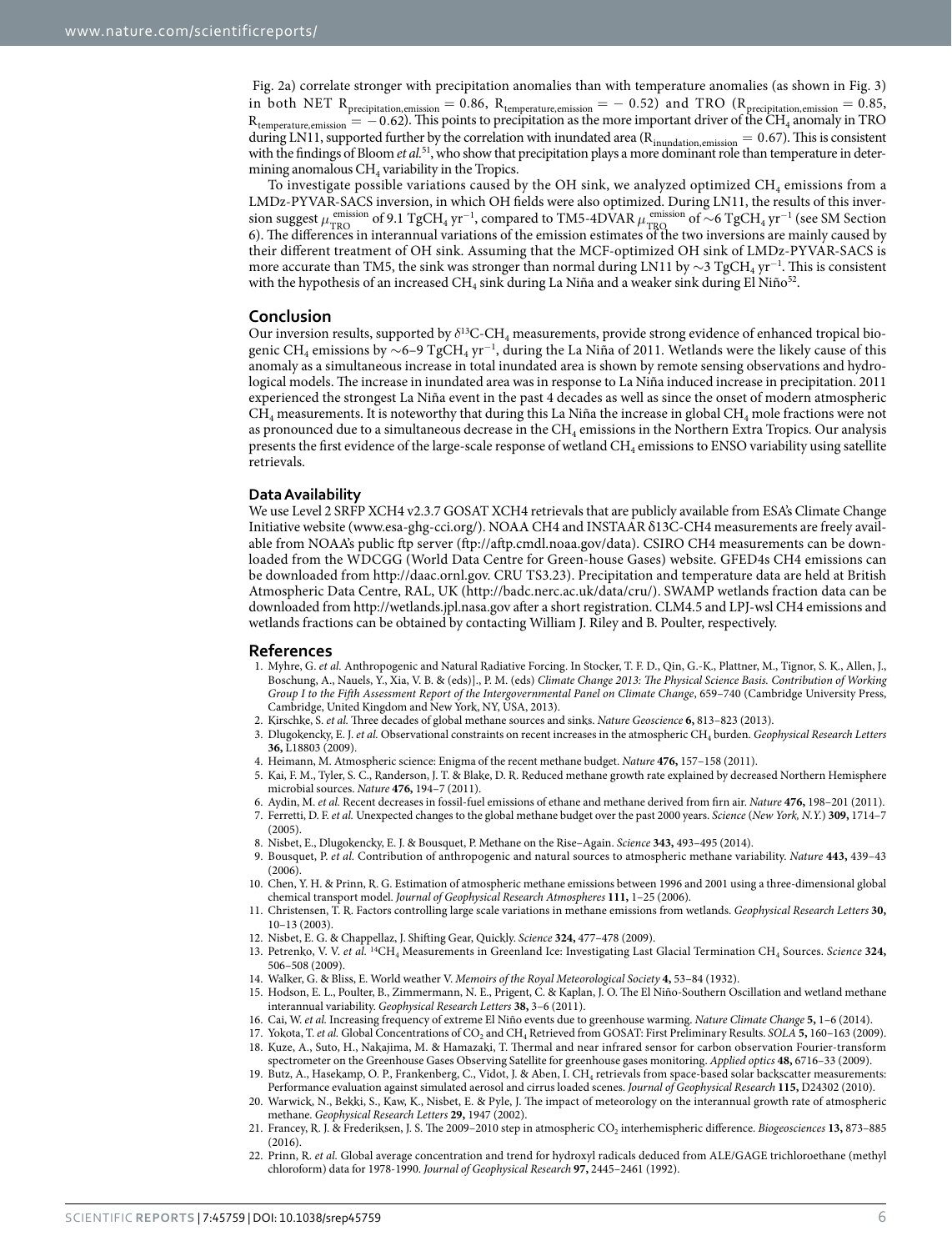- 23. Steele, L. *et al.* Slowing down of the global accumulation of atmospheric methane during the 1980s. *Nature* **358,** 313–316 (1992).
- 24. Krol, M. *et al.* The two-way nested global chemistry-transport zoom model TM5: algorithm and applications. *Atmospheric Chemistry and Physics* **5,** 417–432 (2005).
- 25. Hein, R., Crutzen, P. J. & Heimann, M. An inverse modeling approach to investigate the global atmospheric methane cycle. *Global Biogeochemical Cycles* **11,** 43–76 (1997).
- 26. Houweling, S., Kaminski, T., Dentener, F., Lelieveld, J. & Heimann, M. Inverse modeling of methane sources and sinks using the adjoint of a global transport model. *Journal of Geophysical Research* **104,** 26137–26160 (1999).
- 27. Meirink, J. F., Bergamaschi, P. & Krol, M. C. Four-dimensional variational data assimilation for inverse modelling of atmospheric methane emissions: method and comparison with synthesis inversion. *Atmospheric Chemistry and Physics Discussions* **8,** 12023–12052 (2008).
- 28. Francey, R. J., Steele, L. P., Langenfelds, R. L. & Pak, B. C. High Precision Long-Term Monitoring of Radiatively Active and Related Trace Gases at Surface Sites and from Aircraft in the Southern Hemisphere Atmosphere. *Journal of Atmospheric Sciences* **56,** 279–285 (1999).
- 29. Worden, J. *et al.* El Nino, the 2006 Indonesian peat fires, and the distribution of atmospheric methane. *Geophysical Research Letters* **40,** 4938–4943 (2013).
- 30. Miller, J. B. *et al.* Development of analytical methods and measurements of 13C/12C in atmospheric CH4 from the NOAA-CMDL global air sampling network. *J. Geophys. Res*. **107** (2002).
- 31. Dlugokencky, E. J., Nisbet, E. G., Fisher, R. & Lowry, D. Global atmospheric methane: budget, changes and dangers. *Philosophical transactions*. *Series A, Mathematical, physical, and engineering sciences* **369,** 2058–2072 (2011).
- 32. Monteil, G. *et al.* Interpreting methane variations in the past two decades using measurements of CH4 mixing ratio and isotopic composition. *Atmospheric Chemistry and Physics* **11,** 9141–9153 (2011).
- 33. Harris, I., Jones, P., Osborn, T. & Lister, D. Updated high-resolution grids of monthly climatic observations the CRU TS3.10 Dataset. *International Journal of Climatology* **34,** 623–642 (2014).
- 34. Zhang, Z., Zimmermann, N. E., Kaplan, J. O. & Poulter, B. Modeling spatiotemporal dynamics of global wetlands: Comprehensive evaluation of a new sub-grid TOPMODEL parameterization and uncertainties. *Biogeosciences* **13,** 1387–1408 (2016).
- 35. Riley, W. J. *et al.* Barriers to predicting changes in global terrestrial methane fluxes: Analyses using CLM4Me, a methane biogeochemistry model integrated in CESM. *Biogeosciences* **8,** 1925–1953 (2011).
- 36. Xu, X. *et al.* A multi-scale comparison of modeled and observed seasonal methane cycles in northern wetlands. *Biogeosciences* **13,** 5043–5056 (2016).
- 37. Schroeder, R. *et al.* Development and evaluation of a multi-year fractional surface water data set derived from active/passive microwave remote sensing data. *Remote Sensing* **7,** 16688–16732 (2015).
- 38. Dalsoren, S. *et al.* Atmospheric methane evolution the last 40 years. *Atmospheric Chemistry and Physics Discussions* **16,** 3099–3126 (2016).
- 39. Spivakovsky, C. M. *et al.* Three-dimensional climatological distribution of tropospheric OH: Update and evaluation. *Journal Of Geophysical Research-Atmospheres* **105,** 8931–8980 (2000).
- 40. Locatelli, R., Bousquet, P., Saunois, M., Chevallier, F. & Cressot, C. Sensitivity of the recent methane budget to LMDz sub-grid-scale physical parameterizations. *Atmospheric Chemistry and Physics* **15,** 9765–9780 (2015).
- 41. Chevallier, F. et al. Inferring CO<sub>2</sub> sources and sinks from satellite observations: Method and application to TOVS data. *Journal of Geophysical Research: Atmospheres* **110,** 1–13 (2005).
- 42. Hourdin, F. *et al.* The LMDZ4 general circulation model: climate performance and sensitivity to parametrized physics with emphasis on tropical convection. *Climate Dynamics* **27,** 787–813 (2006).
- 43. Basu, S. *et al.* Global CO2 fluxes estimated from GOSAT retrievals of total column CO2. *Atmospheric Chemistry and Physics* **13,** 8695–8717 (2013).
- 44. Schepers, D. *et al.* Methane retrievals from Greenhouse Gases Observing Satellite (GOSAT) shortwave infrared measurements: Performance comparison of proxy and physics retrieval algorithms. *Journal of Geophysical Research* **117,** D10307 (2012).
- 45. Sander, S. P. *et al.* Chemical Kinetics and Photochemical Data for Use in Atmospheric Studies: Evaluation Number 14. *JPL Publication 02-25* **14,** 1–334 (2003).
- 46. van der Werf, G. R. *et al.* Interannual variability in global biomass burning emissions from 1997 to 2004. *Atmospheric Chemistry and Physics* **6,** 3423–3441 (2006).
- 47. Detmers, R. G. *et al.* Anomalous carbon uptake in Australia as seen by GOSAT. *Geophysical Research Letters* **42,** 8177–8184 (2015).
- 48. Poulter, B. *et al.* Contribution of semi-arid ecosystems to interannual variability of the global carbon cycle. *Nature* **509,** 600–603  $(2014)$
- 49. Konovalov, I. B., Beekmann, M., Kuznetsova, I. N., Yurova, A. & Zvyagintsev, A. M. Atmospheric impacts of the 2010 Russian wildfires: Integrating modelling and measurements of an extreme air pollution episode in the Moscow region. *Atmospheric Chemistry and Physics* **11,** 10031–10056 (2011).
- 50. Krol, M. C. *et al.* Correction to "Interannual variability of carbon monoxide emission estimates over South America from 2006 to 2010". *Journal of Geophysical Research: Atmospheres* **118,** 5061–5064 (2013).
- 51. Bloom, A. A., Palmer, P. I., Fraser, A., Reay, D. S. & Frankenberg, C. Large-Scale Controls of Methanogenesis Inferred from Methane and Gravity Spaceborne Data. *Science* **327,** 322–327 (2010).
- 52. Elshorbany, Y. F., Duncan, B. N., Strode, S. A., Wang, J. S. & Kouatchou, J. The description and validation of the computationally Efficient CH4-CO-OH (ECCOHv1.01) chemistry module for 3-D model applications. *Geoscientific Model Development* **9,** 799–822 (2016).
- 53. Wolter, K. The Southern Oscillation in Surface Circulation and Climate over the Tropical Atlantic, *Eastern Pacific, and Indian Oceans as Captured by Cluster Analysis* (1987).
- 54. Fisher, R., Lowry, D., Wilkin, O., Sriskantharajah, S. & Nisbet, E. G. High-precision, automated stable isotope analysis of atmospheric methane and carbon dioxide using continuous-flow isotope-ratio mass spectrometry. *Rapid communications in mass spectrometry : RCM* **20,** 200–8 (2006).

#### **Acknowledgements**

We acknowledge the support by the Netherlands Organization for Scientific Research (NWO) under project number ALW-GO-AO/11-24. The computations were carried out on the Dutch national supercomputer Cartesius maintained by SURFSara ([www.surfsara.nl](http://www.surfsara.nl)). Access to the GOSAT data was granted through the third GOSAT research announcement jointly issued by JAVA, NIES, and MOE.

#### **Author Contributions**

S.P., S.H., T.R., I.A. and M.C.K. conceived the research. P.B., S.P., N.B., G.M., W.J.R, X.X., B.P. and Z.Z. developed and ran the computations models. J.W.C.W., E.J.D., R.D., I.A., K.C.M. and O.T. provided data. S.P. and M.C.K.